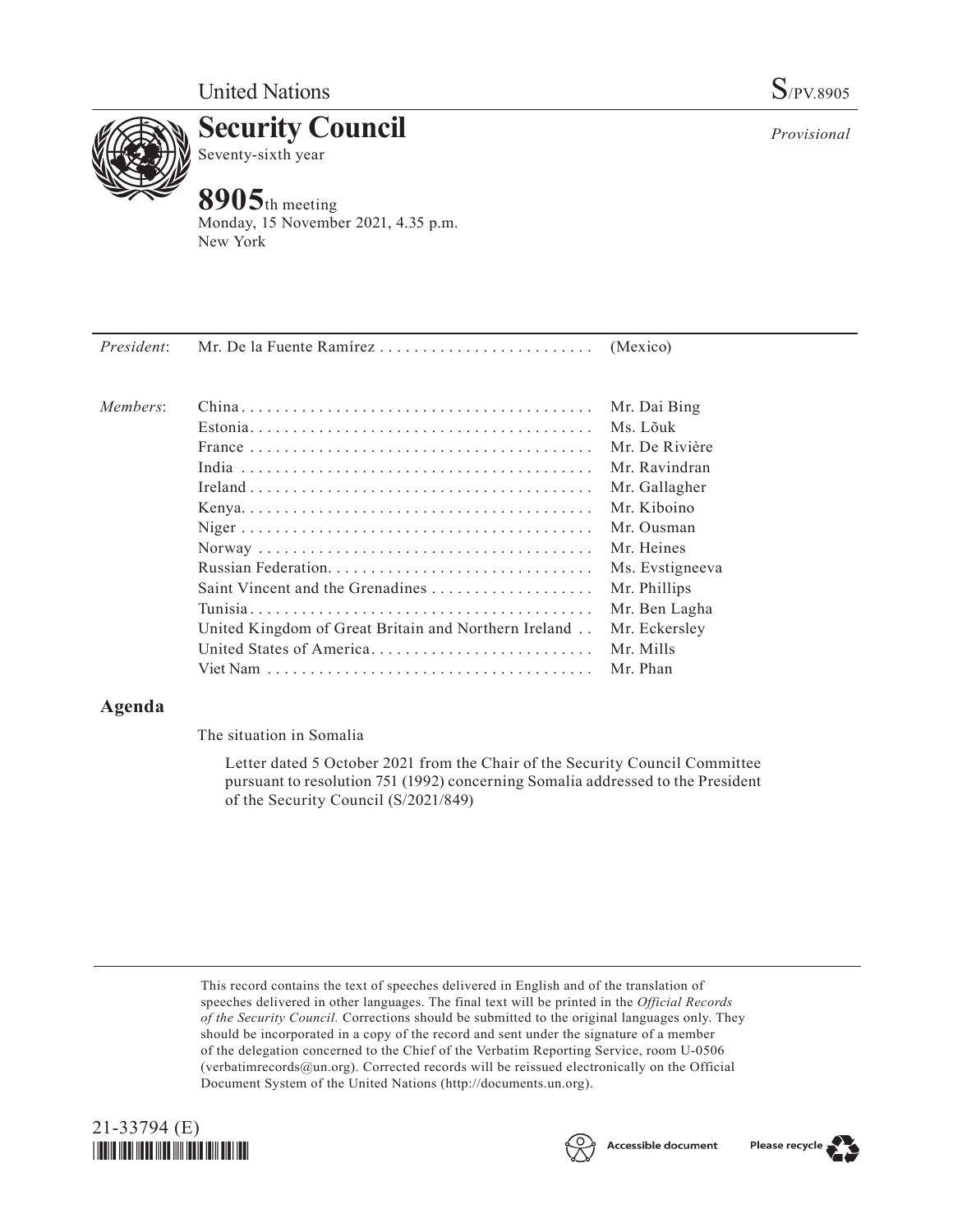*The meeting was called to order at 4.35 p.m.*

#### **Adoption of the agenda**

*The agenda was adopted.*

## **The situation in Somalia**

**Letter dated 5 October 2021 from the Chair of the Security Council Committee pursuant to resolution 751 (1992) concerning Somalia addressed to the President of the Security Council (S/2021/849)**

**The President** (*spoke in Spanish*): In accordance with rule 37 of the Council's provisional rules of procedure, I invite the representative of Somalia to participate in this meeting.

The Security Council will now begin its consideration of the item on its agenda.

Members of the Council have before them document S/2021/950, which contains the text of a draft resolution submitted by the United Kingdom of Great Britain and Northern Ireland.

I wish to draw the attention of the members of the Council to document S/2021/849, which contains a letter dated 5 October 2021 from the Chair of the Security Council Committee pursuant to resolution 751 (1992), concerning Somalia, addressed to the President of the Security Council.

The Council is ready to proceed to the vote on the draft resolution before it. I shall put the draft resolution to the vote now.

*A vote was taken by show of hands.*

*In favour*:

Estonia, France, India, Ireland, Kenya, Mexico, Niger, Norway, Saint Vincent and the Grenadines, Tunisia, United Kingdom of Great Britain and Northern Ireland, United States of America, Viet Nam

### *Against*:

None

#### *Abstaining*:

China, Russian Federation

**The President** (*spoke in Spanish*): The draft resolution received 13 votes in favour, none against and

two abstentions. The draft resolution has been adopted as resolution 2607 (2021).

I shall now give the floor to those members of the Council who wish to make statements after the voting.

**Ms. Evstigneeva** (Russian Federation) (*spoke in Russian*): The Russian Federation abstained in the voting on resolution 2607 (2021), prepared by the United Kingdom, on the extension of the sanctions regime against Somalia.

We regret that the Security Council has again failed to reach consensus, although that possibility was well within reach.

We cannot agree with the retention of paragraphs on Djibouti and Eritrea in the document. The sanctions against Eritrea were lifted by the Security Council back in 2018. The current state of relations between Djibouti and Asmara poses no threat to international peace and security. The remaining points of contention between those two countries can be settled through bilateral diplomacy. That assessment has appeared in the Secretary-General's annual report to the Security Council for the past four years.

We believe that the aforementioned provisions are outdated and have nothing to do with the Somali sanctions regime. It would regrettable if their preservation in this text were to serve the bilateral aims of individual Council members or to pressure those they dislike. In that context, we also condemn the practice of using or threatening to use illegal unilateral sanctions.

We also cannot agree with the wording of paragraph 38, which compels Panels of Experts to promote gender issues in all mandate areas without taking country specificities into account. We believe such actions to be artificial and politicized.

**Mr. Dai Bing** (China) (*spoke in Chinese*): China has always maintained that the Security Council should give due consideration to the latest developments in the country concerned when adopting sanctions. Doing so helps preserve momentum and promote the political process.

Somalia has made continuous strides towards national reconstruction and has progressively increased its security capacities. The Government has formulated and updated its transition plan, thereby demonstrating its willingness and determination to independently